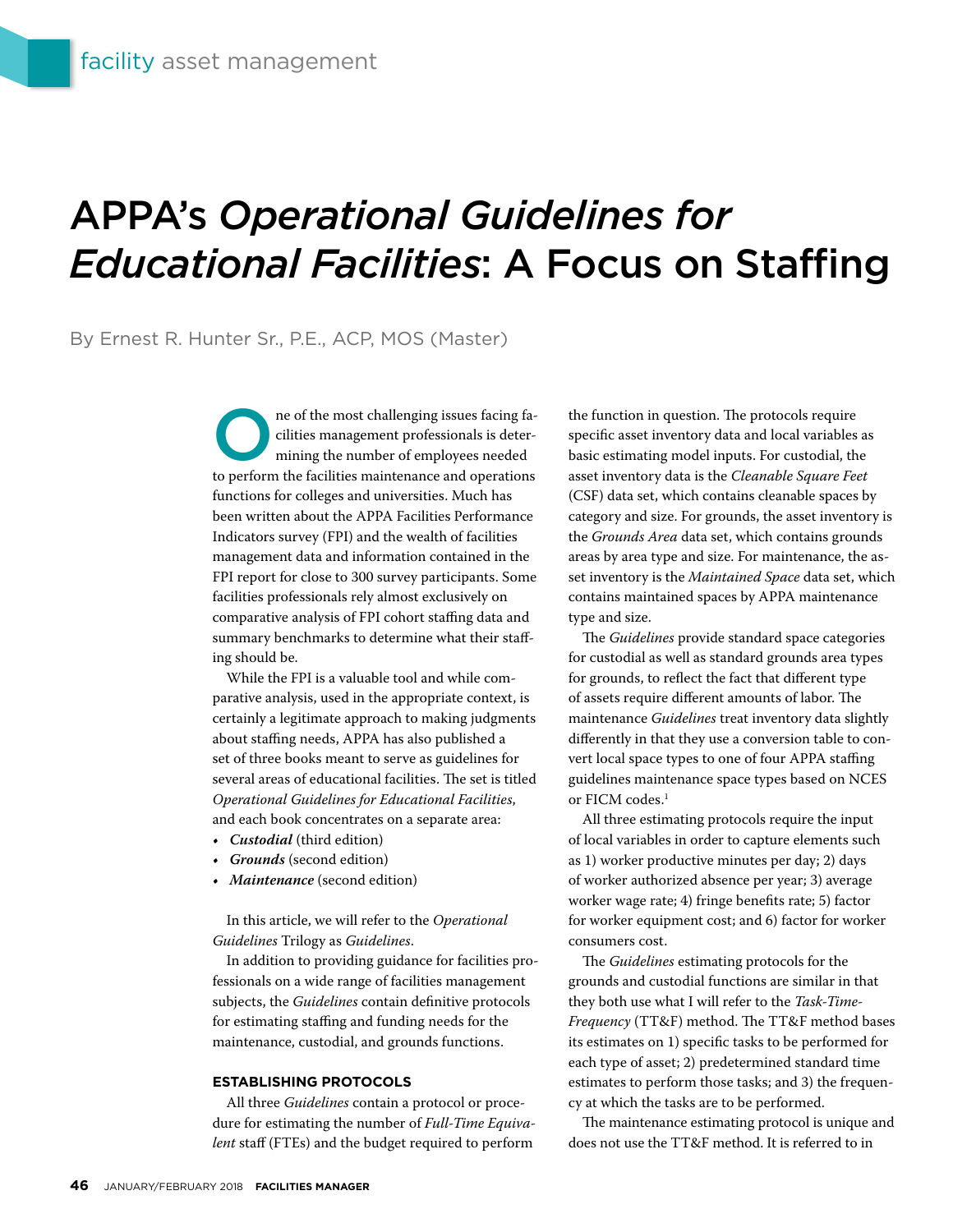the *Guidelines* as the *Aggregate FTE* method (AFTE). I consider the AFTE method to be a parametric process that applies empirical data calculations on parameters derived from the maintained space inventory profile to calculate baseline FTEs. The baseline FTEs are then adjusted by five adjustment factors:

- 1. Campus Size;
- 2. Campus Age;
- 3. Facilities Type Variation;
- 4. Deferred Maintenance Facilities Condition Index (FCI); and
- 5. Campus Mission Type.

These adjustment factors are added to become the aggregate adjustment factor, which is applied to the baseline FTEs to produce the estimated number of frontline worker FTEs.

Figure 1 is a graphical representation of the estimating protocol for maintenance (a custodial and grounds graphic would be similar). The protocols estimate the FTEs based on which of the five APPA service levels the institution wishes to achieve (Level 1 through Level 5). Figure 1 begins with denoting the desired APPA level of service. All three protocols estimate the number of FTEs and the budget requirement for frontline workers only, and they do so without regard to whether the work

is to be performed with in-house workers or through contracted services. The protocols do not estimate the number of FTEs or budget required for administration, management, and supervision. Nor do they estimate the FTEs or budget requirement for all the other tasks the maintenance, custodial, and grounds frontline workers perform above and beyond their core functions (e.g., custodial providing event support, maintenance workers performing renovation projects, grounds workers providing moving service, any frontline worker performing any type of work in spaces not included in the asset inventory data set, and the many other noncore functions performed by frontline workers). I refer to these above-and-beyond tasks as "additional duties."

## **DETERMINING FTES**

It falls to the facilities management professional to determine the appropriate number of FTEs for administration, management, and supervision based on institutional policy, practices, and accepted local norms. The bigger challenge comes when estimating FTEs and cost requirements for additional duties. Those fortunate enough to have work-order information in a Computerized Maintenance Management System (CMMS) or an Integrated Workplace Management System (IWMS) can run reports to

| <b>Guidelines for Frontline Worker FTEs &amp; Cost Only</b> |   |                                                                                                                                                                                                                     |                                                                                                                                                                                               |                                                                                                                                                                                                                            | <b>Additional</b>                                                                                                                                                                                                                                                          |
|-------------------------------------------------------------|---|---------------------------------------------------------------------------------------------------------------------------------------------------------------------------------------------------------------------|-----------------------------------------------------------------------------------------------------------------------------------------------------------------------------------------------|----------------------------------------------------------------------------------------------------------------------------------------------------------------------------------------------------------------------------|----------------------------------------------------------------------------------------------------------------------------------------------------------------------------------------------------------------------------------------------------------------------------|
| <b>Inputs</b>                                               |   |                                                                                                                                                                                                                     | <b>Process</b>                                                                                                                                                                                | Outputs <sup>1</sup>                                                                                                                                                                                                       | <b>Additional</b>                                                                                                                                                                                                                                                          |
| ğ<br>Service<br>Desired                                     | ٠ | Gross Square Feet (GSF) by space<br>use category (classrooms, residence<br>halls, labs offices, etc.)                                                                                                               | • Space profile and<br>empirical<br>parameter-based<br>estimation<br>• Standard<br>parameters for<br>materials, spare<br>parts, and<br>equipment cost<br>• FTE per GSF based<br>on space type | <b>Total FTEs and</b><br><b>Budget</b><br>Requirement<br>for core<br>function<br>regardless of<br>method of<br>service<br>delivery (in-<br>house or<br>contracted)<br>excluding<br>supervision<br>and additional<br>duties | • To estimate<br>total in-house<br>FTEs, add<br>supervision and<br>additional duties<br>FTEs and<br>subtract<br>contracted<br>services FTE<br>equivalent<br>• To estimate<br>total budget,<br>add cost of<br>supervision and<br>cost of<br>additional duties<br>activities |
|                                                             |   | Average days worked per year                                                                                                                                                                                        |                                                                                                                                                                                               |                                                                                                                                                                                                                            |                                                                                                                                                                                                                                                                            |
|                                                             |   | Average productive minutes per day                                                                                                                                                                                  |                                                                                                                                                                                               |                                                                                                                                                                                                                            |                                                                                                                                                                                                                                                                            |
|                                                             | ٠ | Average wage rate                                                                                                                                                                                                   |                                                                                                                                                                                               |                                                                                                                                                                                                                            |                                                                                                                                                                                                                                                                            |
|                                                             |   | Average benefits rate                                                                                                                                                                                               |                                                                                                                                                                                               |                                                                                                                                                                                                                            |                                                                                                                                                                                                                                                                            |
|                                                             | ٠ | Adjustment factors for:<br>$\triangleright$ Campus Size<br>$\triangleright$ Campus Age<br>$\triangleright$ Varying Building Types<br>> Deferred Maintenance Levels<br>$\triangleright$ Campuses of Varying Missions |                                                                                                                                                                                               |                                                                                                                                                                                                                            |                                                                                                                                                                                                                                                                            |

## **Figure 1: Maintenance guidelines for in-house FTEs and cost-estimating protocol.**